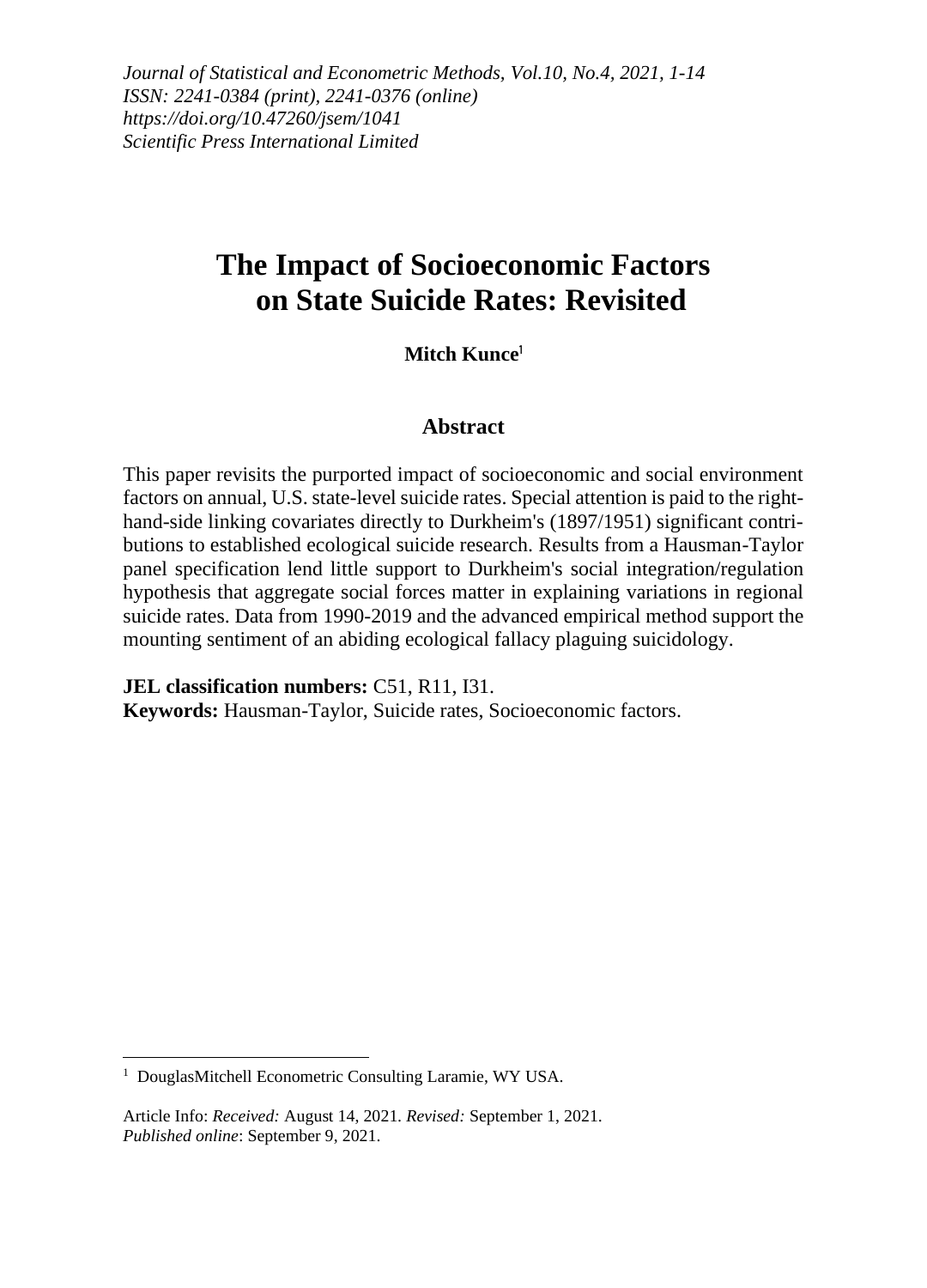### **1. Introduction**

The sociological study of suicide has a rich and long history rooted in Durkheim's (1897/1951) *Suicide*. Durkheim posits that suicide rates of a region are determined by the degree of both social integration and social (moral) regulation in a society. Suicide will be common when either of these social factors is too weak or too strong. In a related vein, rational choice theory (Becker 1962) influencing lifetime economic utility models (Hamermesh and Soss 1974) tend to bolster the socioeconomic premise explaining spatial differences in suicide. However, a mounting literature (Breault 1995, Cutchin and Churchill 1999, Kposowa 2000, Cubbin et al 2000, Kunce and Anderson 2002, Kushner and Sterk 2005, Abrutyn and Mueller 2014, Mueller et al 2021) casts doubt on the ecological socioeconomic hypothesis.

"One of the oldest and most notable limitations of Durkheim is methodological. Durkheim fails to adequately address the ecological fallacy of studying suicide rates to understand individual behavior. Durkheim forcefully argued that societalor macro-level social forces (integration and regulation) caused individual-level behavior (suicide), and yet the link between societal-level social forces and individual behavior is challenging yet crucial to document." (Mueller et al 2021, p. 3)

Two noteworthy empirical exceptions to this rising sentiment include Neumayer (2003) and Yamamura (2010). Neumayer (2003) examines a select sample of 62 countries, where complete data are available, finding strong support for the social causes proposition. Yamamura (2010) analyzes gender stratified data from Japanese prefectures lending somewhat mixed evidence. Both are critical of the selection of right-hand-side variables in prior empirical constructs. They argue that econometric specifications should adhere strictly to Durkheim's seminal analysis and tie directly to well established ecological suicide research.

Herein, we revisit the impact of socioeconomic factors on state suicide rates by exploiting a rich and expansive balanced panel of time-series, cross-section data from 1990 to 2019. The selection of covariates closely follows Durkheim's foundational insight as suggested by Neumayer (2003). Results from a two-way Hausman and Taylor (1981) specification finds little evidence supporting the social causes hypothesis that aggregate socioeconomic factors explain the variation in state suicide rates. The balance of this examination is divided into four sections. Section 2 describes the data, provides sources and presents descriptive statistics. Additional attention is paid to the dependent variable, state suicide rates. Section 3 presents the empirical model and discusses the econometric issues. Section 4 interprets the empirical inference with conclusions and implications drawn in section 5.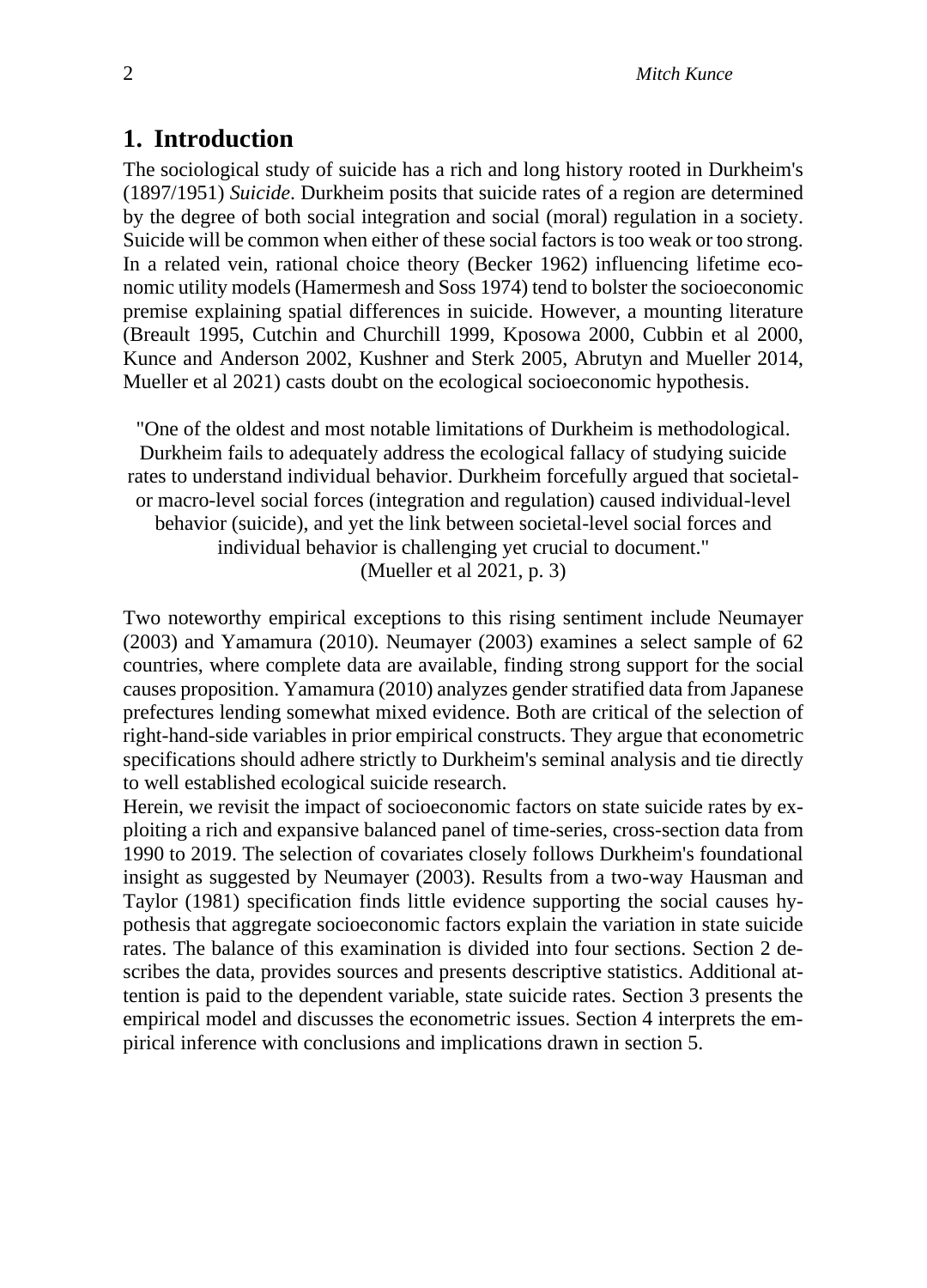### **2. Data**

Figure 1 shows the rise in crude suicide rates over the last 20 years in the U.S. This trend is considered a public health emergency in need of fresh solutions (Mueller et al 2021). Contemporary solutions appear to be moving away from suicidology and more toward prevention science. Prevention, at present, addresses more distal risk factors requiring complex interventions that take a public health and population-based approach rather than addressing the issues of high-risk populations.



**Figure 1: Crude suicides per 100,000 population, 1990-2019**

Means, over the 30 year panel, of crude suicide rates exhibit considerable variation across states. Highest suicide rates are found in Montana 21.6, Wyoming 21.4, Nevada 21.1 and Alaska 20.8, whereas the lowest rates appear in DC 6.2, New Jersey 7.4, New York 7.7 and Massachusetts 8.2. Table 1 describes, provides data sources and shows descriptive statistics for all variables examined. The choice of regressors closely follows Neumayer's (2003) discussion of the nuance and richness of Durkheim's analysis. Moreover, the right-hand-side is consistent with well established specifications in ecological suicide research (Yamamura 2010). Mindful of the multicollinearity issues inherent in state level aggregate data, attention is paid to the orthogonality of covariates entered in *Xit*. A correlation matrix for the right-hand-side is provided in Table 2. Moreover, variance inflation factors (VIF) are estimated for each regressor and shown in the far-right column of Table 2. Multicollinearity, as a matter of degree, does not appear problematic with this suite of regressors.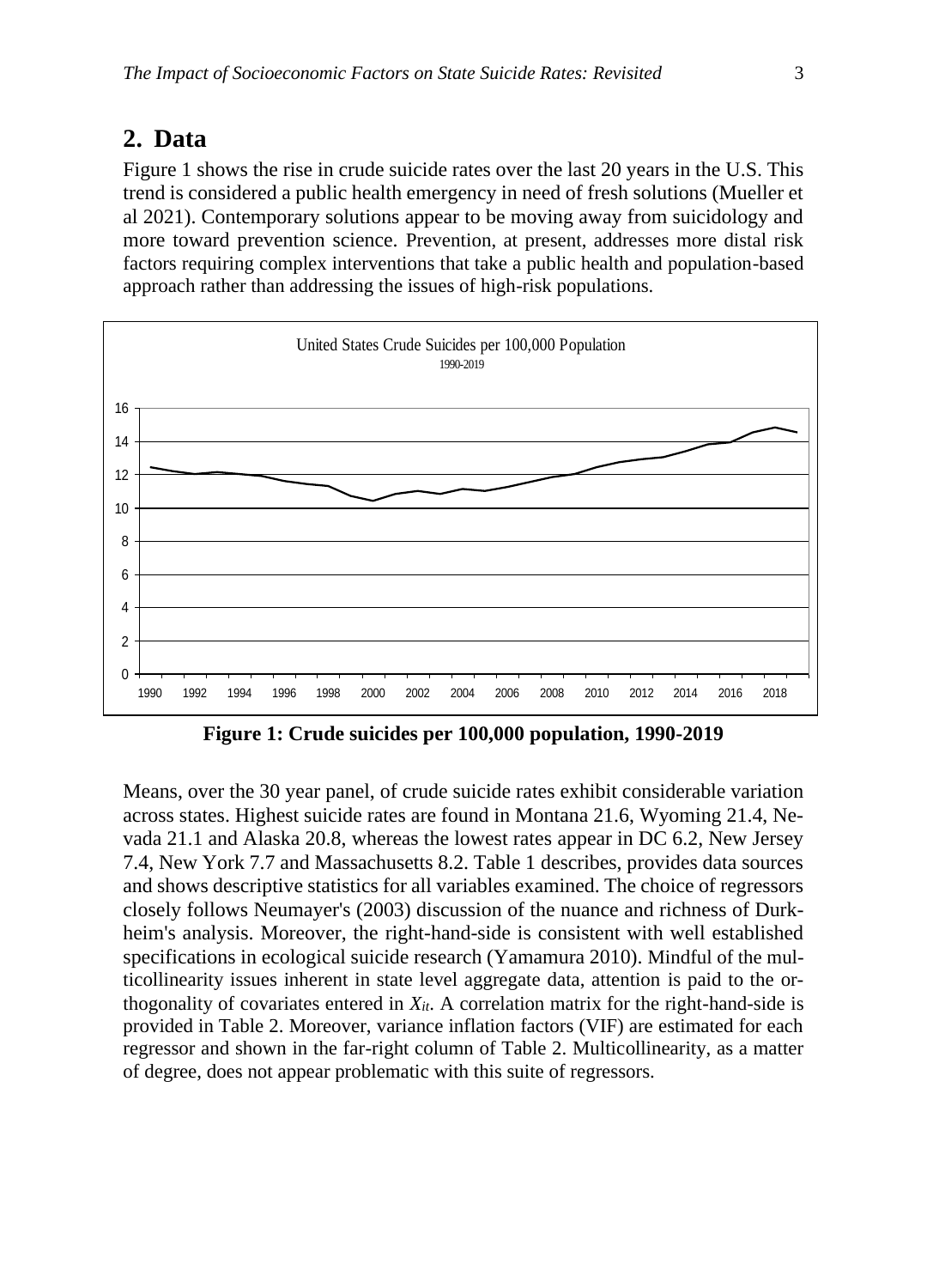#### **Table 1: Data descriptions, sources and descriptive statistics**

**Suicide Rate.** Age Standardized per 100,000 total state population. National Center for Health Statistics, National Vital Statistics System, 1990-2019. Mean 13.63, STD 4.03.

Natural Log Suicide Rate, Mean 2.57, STD 0.30.

**Gross State Product Per Capita.** In millions of 2012 dollars per 1,000 total state population. U.S. Department of Commerce, Bureau of Economic Analysis, Regional Economic Analysis Division, 1990-2019.

Mean 49.02, STD 19.33.

**Birth Rate.** Live births occurring in a state per 1,000 total state population. National Center for Health Statistics, National Vital Statistics System, 1990-2019. Mean 13.50, STD 1.96.

**Female Labor Force Participation.** In percent of total female working age population by state. U.S. Bureau of Labor Statistics, 1990-2019. Mean 60.11, STD 4.37.

**Distilled Spirits Consumption.** In gallons per capita, total state population. Beer Institute, Beer Almanac, 1990-2019.

Mean 1.53, STD 0.56.

**Divorce Rate.** Based on counts of divorces occurring in a state per 1,000 total state population. National Center for Health Statistics (NCHS), National Vital Statistics System, 1990-2019. California, Georgia, Hawaii, Indiana, Louisiana and Minnesota have stopped consistently reporting divorce occurrence to the NCHS. This missing data can be recovered from the U.S. Bureau of the Census, American Community Survey (ACS), Public Use Microdata Sample (PUMS). See Mayol-Garcia et al (2021) for a similar application of ACS PUMS data.

Mean 3.96, STD 1.13.

**Marriage Rate.** Based on resident marriages occurring in a state per 1,000 total state population. ACS PUMS 1990-2019 resident data was used in order to correct for the large number (outliers) of out of state residents marrying in Las Vegas, Nevada (see U.S. Bureau of the Census 2021).

Mean 8.01, STD 2.42.

**Household Size.** Average size of households by state. U.S. Bureau of the Census, 1990-2019.

Mean 2.53, STD 0.16.

**Unemployment Rate.** Seasonally adjusted average annual rates by state, in percent. U.S. Bureau of Labor Statistics, 1990-2019.

Mean 5.48, STD 1.87.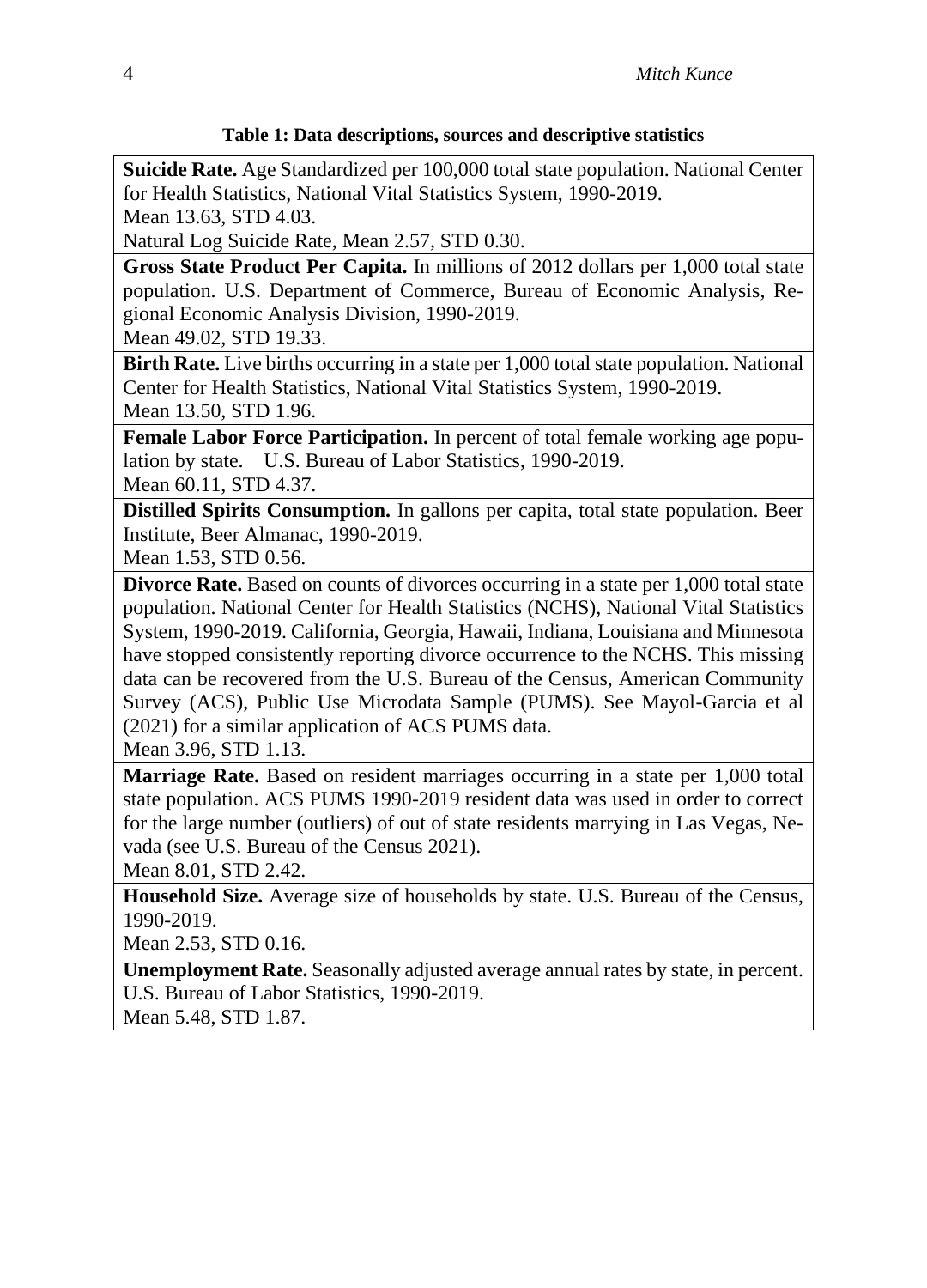|                 | <b>SGP/Capita</b> | <b>Birth</b> | <b>Female</b> | <b>Spirits</b> | <b>Divorce</b> | <b>Marriage</b> | Household | <b>VIF</b> |
|-----------------|-------------------|--------------|---------------|----------------|----------------|-----------------|-----------|------------|
| GSP/Capita      | 1.00              |              |               |                |                |                 |           | 1.78       |
| <b>Birth</b>    | $-0.04$           | 1.00         |               |                |                |                 |           | 2.04       |
| Female          | 0.25              | 0.09         | 1.00          |                |                |                 |           | 1.47       |
| <b>Spirits</b>  | 0.55              | $-0.28$      | 0.33          | 1.00           |                |                 |           | 1.85       |
| <b>Divorce</b>  | $-0.35$           | 0.35         | $-0.18$       | $-0.17$        | 1.00           |                 |           | 2.00       |
| <b>Marriage</b> | $-0.27$           | 0.33         | $-0.02$       | $-0.22$        | 0.59           | 1.00            |           | 1.75       |
| Household       | $-0.22$           | 0.58         | $-0.10$       | $-0.31$        | 0.21           | 0.35            | 1.00      | 1.74       |
| Unemployment    | 0.06              | 0.01         | $-0.35$       | 0.01           | 0.07           | $-0.11$         | 0.03      | 1.20       |

**Table 2: Correlation matrix and Variance Inflation Factors**

The dependent variable examined is a state's annual age-standardized suicide rate (per 100,000 population). Age-standardized (adjusted) rates (*R'*) are commonly used in the ecological suicide literature to compare relative indexes across groups and over time. The National Center for Health Statistics (NCHS) computes the standardized rates by weighting age-specific suicide rates (*Rj*) as follows,

$$
R' = \sum_{j} \frac{P_{sj}}{P_s} R_j \tag{1}
$$

where  $P_{si}$  is the standard state population for age group *j* and  $P_s$  is the total state standard population (all ages combined).

All age-standardized rates examined herein are based on the 2000 U.S. standard population statistics (National Vital Statistics Reports 2017). A referee points out that pinning a time sensitive behavioral standard on 20 year old population weights seems nebulous. In response see Appendix A for a comparison of 2019 crude and age-standardized rates by state. Additionally, Appendix A details in tables the computation of the 2019 age-standardized rate for the U.S. and shows a comparison of the 2000 NCHS weights versus 2019 population weights. The referee's concern appears appropriate, the population age distribution has changed markedly over the last two decades. Regardless, the NCHS has adopted the year 2000 population standard.

Although, there is nothing in socioeconomic suicide theory that dictates functional form, previous examinations have used linear and semilog linear specifications (see Lester 2020 for a review). On a priori grounds, the semilog functional form has considerable appeal relative to the linear form. By taking the natural logarithm of suicide rates, estimates of right-hand-side coefficients vary proportionately with suicide rates rather than effect the overall level as in the linear construct. Moreover, semilog form can lessen the effects of vertical outliers on coefficient estimates (see the application in Verardi and Wagner 2011). This monotonic transformation of the left-hand-side also corrects for a common form of error variance heteroscedasticity in which the standard error is correlated with the conditional expectation of the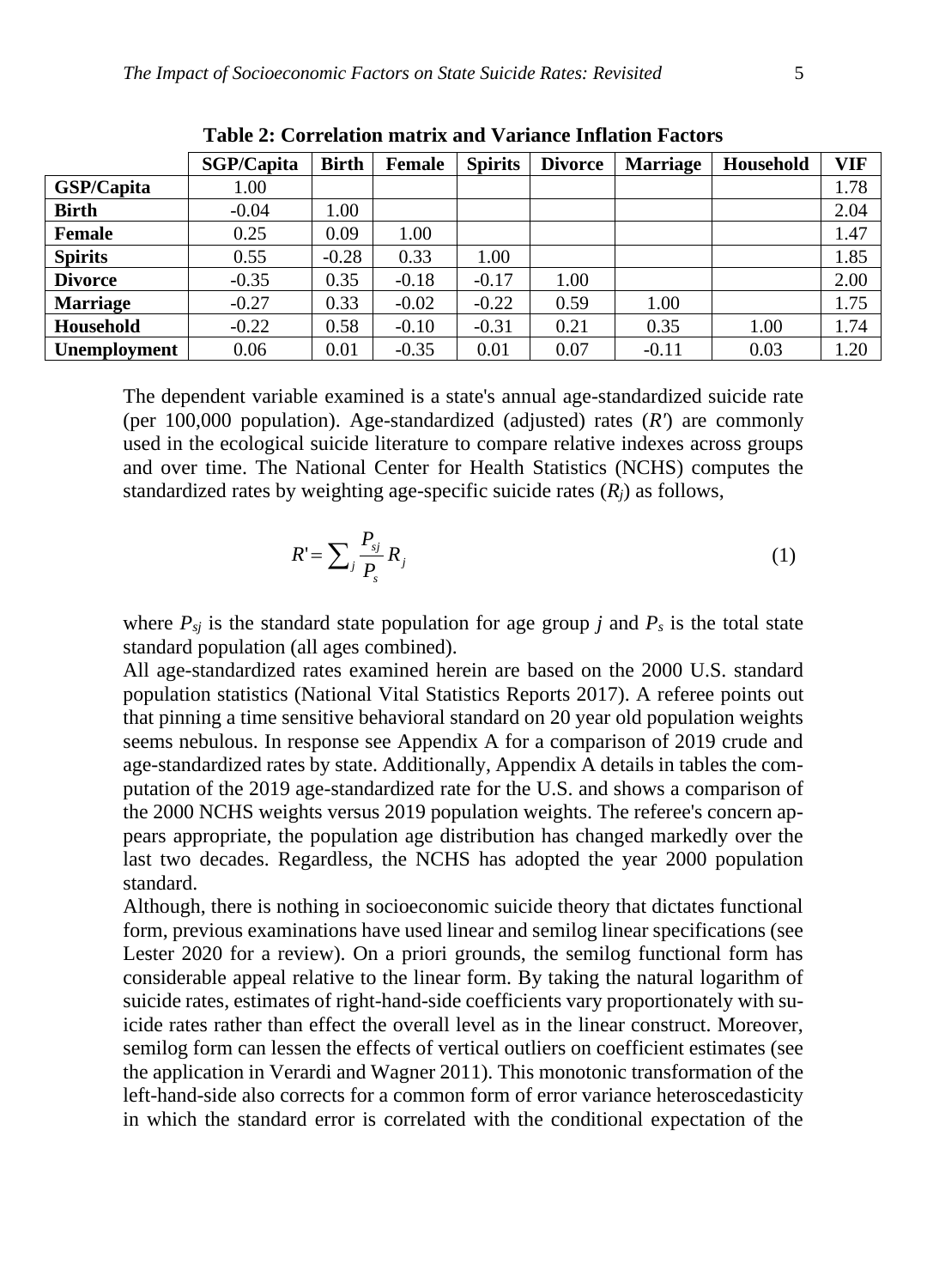dependent variable (Glejser 1969). Consequently, the semilog form was selected for this examination.

## **3. Econometrics**

The model estimated becomes,

$$
\ln Y_{it} = \alpha + X_{it}\beta + \mu_i + \lambda_t + \eta_{it} \tag{2}
$$

where  $\alpha$  is a scalar intercept,  $X_{it}$  are observable socioeconomic variables that vary across states *i* and over time *t*,  $\beta$  is a vector of estimated coefficients,  $\mu_i$  and  $\lambda_t$  are latent state and time specific effects, and  $\eta_{it}$  denotes the remainder disturbance. Generally, two specifications of equation (2) are considered. Fixed effects treats  $\mu_i$ and  $\lambda_t$  as fixed yet unknown constants differing across states and over time. Alternatively, random effects assumes that  $\mu_i$  and  $\lambda_t$  are random, distributed independently across states and over time. The potential correlation of  $\mu_i$  and  $\lambda_t$  with the variables in  $X_{it}$  is a primary consideration. If these correlations are present, random effects estimation yields biased and inconsistent estimates of *β* and the variances of  $\mu_i$ ,  $\lambda_t$  and  $\eta_{it}$ . By transforming the data, into deviations from the group means, the fixed effects estimator is not impacted by this lack of orthogonality but is not fully efficient since it ignores variation across states and over time. The choice of estimator generally rests on statistical considerations and hypothesis testing. Hausman (1978) outlines a specification test of the null hypothesis of orthogonality between the latent effects and *Xit* .

Hausman and Taylor (1981) (HT) propose a third specification for estimating equation  $(2)$  where  $X_{it}$  is split into two sets of variables, those assumed uncorrelated with  $\mu_i$ ,  $\lambda_t$  and  $\eta_{it}$ , and those correlated with  $\mu_i$  and  $\lambda_t$ , but not  $\eta_{it}$ . The uncorrelated set serves two functions, (i) using mean deviations, unbiased estimates of the respective  $\beta$  are produced, and (ii) the set provides valid instruments for the variables in  $X_{it}$ correlated with the latent effects. The two sets of variables need not rely solely on a priori assumptions, correlation hypothesis can be tested.

# **4. Inference**

The question of poolability naturally arises with panel data. The restriction is the pooled model representing a behavioral question with the same slope parameters across states and over time. These structural tests share roots with Chow (1960) and test the null hypothesis of equal slope coefficients. Table 3 shows F-tests for pooling across states and over time. Though not statistically imperious, both fail to reject the null at the  $<$  5% level.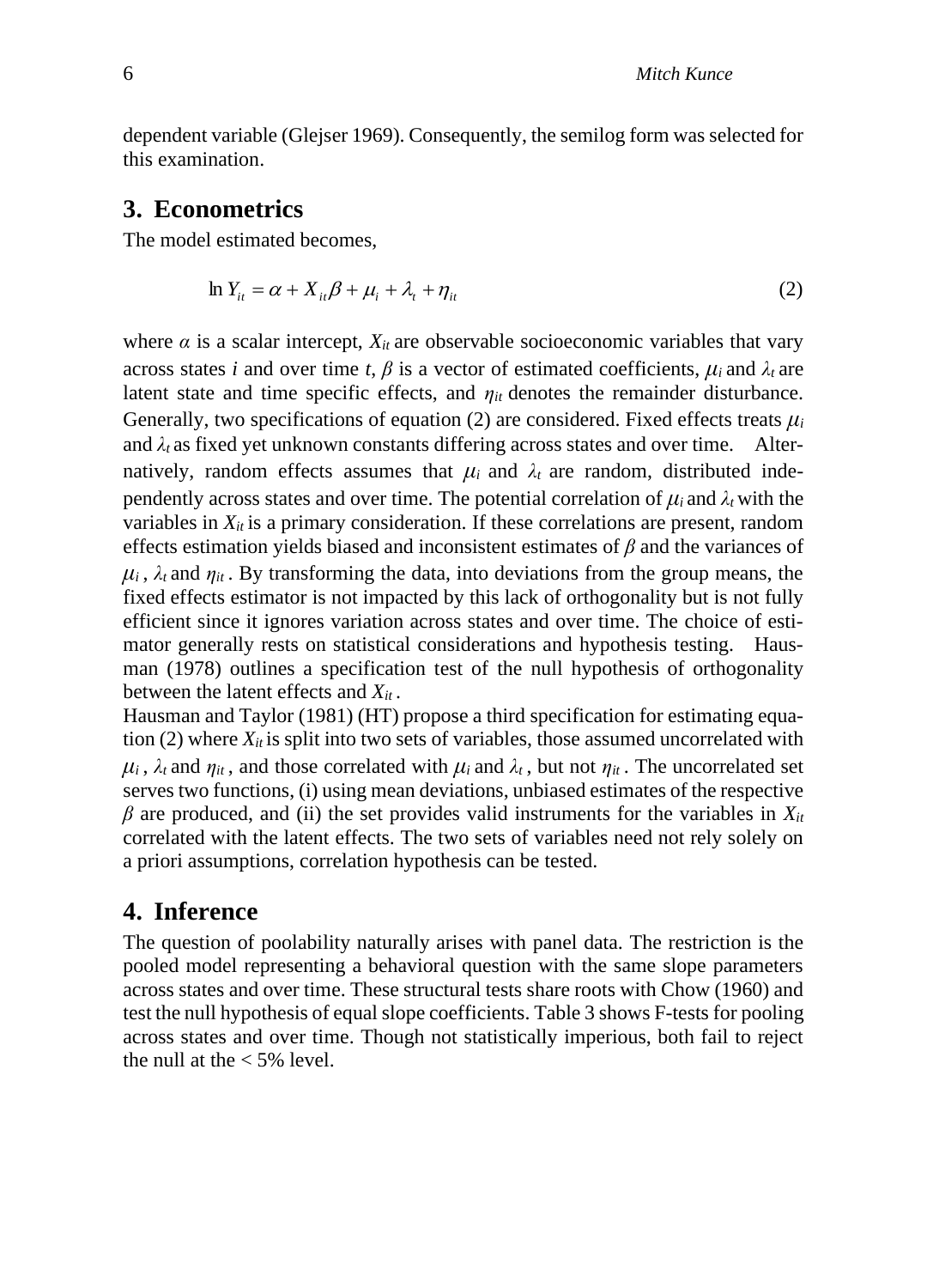| Pooling slopes across states          | $F(400, 1071) = 1.14$ (p 0.054) |
|---------------------------------------|---------------------------------|
| Pooling slopes over time              | $F(232,1260) = 1.16$ (p 0.064)  |
| <b>LM Random Effects</b>              | $\chi^2$ = 8083.81 (p 0.000)    |
| One-way State Effects vs. Pooled OLS  | $F(50,1471) = 170.91$ (p 0.000) |
| Adding Year Effects vs. One-way model | $F(29,1442) = 24.04$ (p 0.000)  |
| Pooled Durbin-Watson                  | 2.01                            |
| Variance Inflation Factor Threshold   | 1.35                            |

**Table 3: Hypotheses tests**

Careful testing denoted in Table 3 confirms state and year heterogeneity and verifies the importance of controlling for unobservable state and year effects. The Lagrange multiplier test statistic of 8,083.81 distributed  $\chi^2$  with 2 degrees of freedom soundly rejects the null hypothesis,

$$
H_0: \sigma^2_\mu = \sigma^2_\lambda = 0.
$$

Second, the test statistic  $F(50, 1471) = 170.91$  firmly rejects the null hypothesis of state homogeneity at the  $\langle 1\% \text{ level.} \text{ The F(29, 1442)} = 24.04$  statistic favors the two-way model over the one-way specification, again at the < 1% level. Lastly, the Durbin-Watson statistic (2.01) indicates that serial correlation poses no direct problem in the pooled sample.

Results from the two-way error components estimators are presented in Table 4. The random effects estimates in the first column are easily challenged due to the sizable Hausman test statistic,  $\chi^2 = 91.53$ . The null,  $H_0: E(\mu_i, \lambda_i | X_i) = 0$ , of latent effects orthogonality is soundly rejected at the < 1% level. The random effects estimator tests biased and inconsistent. The unbiased yet less efficient two-way fixed effects estimates offer little support to the social forces hypothesis in explaining the variation in state suicide rates. Only distilled spirits consumption and average household size test significant at any conventional p level. The coefficient of average household size (-8.48) implies that, for the average state, the suicide rate per 100,000 population will decrease proportionately by around 8.5% for a marginal increase in average household size.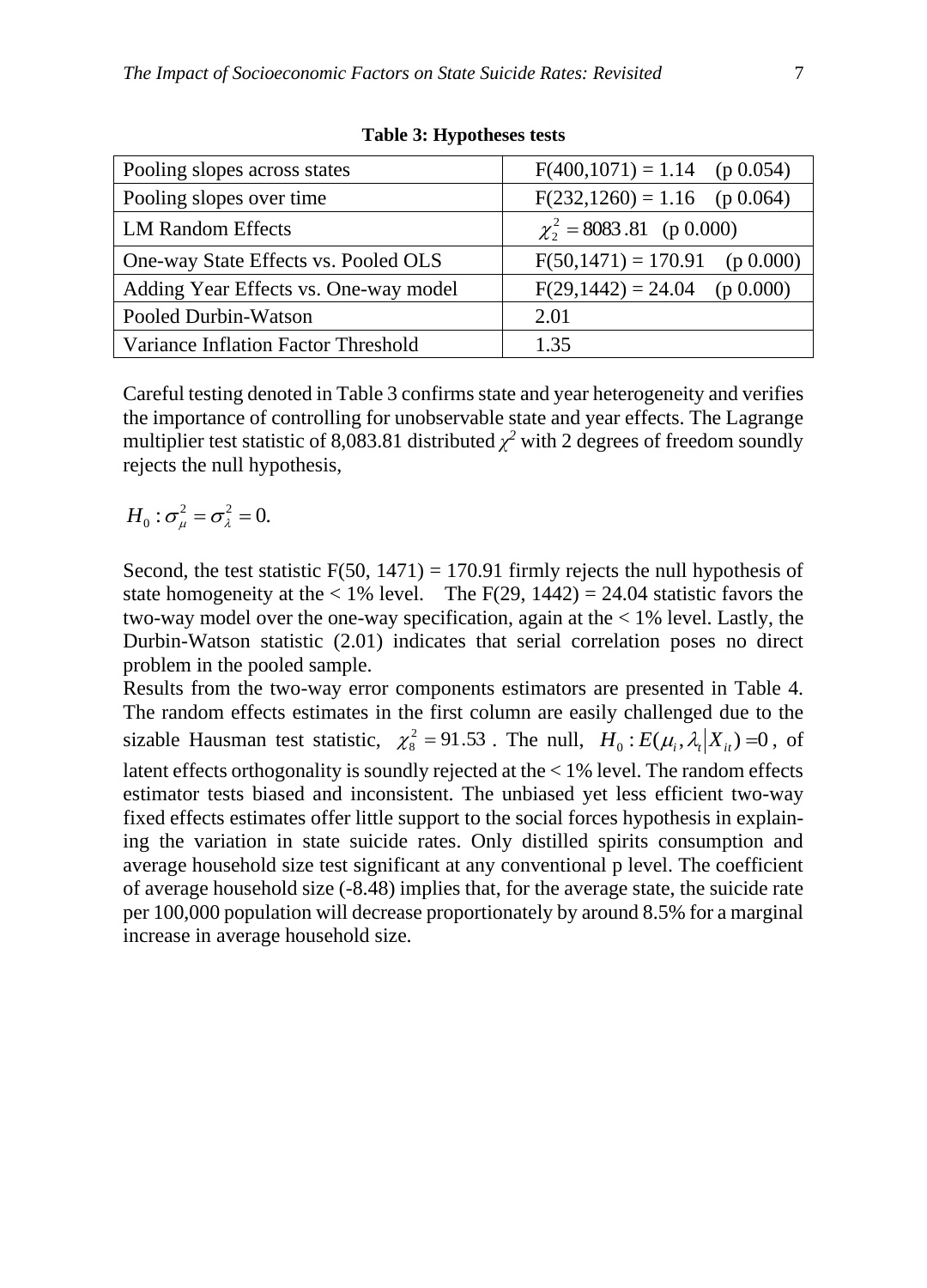| <b>Variable</b>    | <b>Random Effects</b>    | <b>Fixed Effects</b> | Hausman-Taylor <sup>b</sup> |
|--------------------|--------------------------|----------------------|-----------------------------|
| Constant (t)       | $2.52(15.21)$ ***        | $2.64(15.73)$ ***    | $2.49(15.63)$ ***           |
| GSP/Capita (t)     | $-0.09(-1.68)$ *         | $-0.06(-1.09)$       | $-0.04(-0.61)$              |
| Birth Rate (t)     | $0.75(2.24)$ **          | 0.43(1.23)           | 0.35(1.02)                  |
| Female Labor (t)   | $-0.17(-1.01)$           | $-0.14(-0.83)$       | 0.16(0.95)                  |
| Spirits (t)        | $8.19(4.33)$ ***         | $9.85(4.81)$ ***     | $10.04(5.07)$ ***           |
| Divorce Rate (t)   | $1.05(1.79)$ *           | 0.02(0.04)           | 0.12(0.20)                  |
| Marriage Rate (t)  | $-0.12(-0.47)$           | $-0.32(-1.20)$       | $-0.40(-1.48)$              |
| Household Size (t) | $-3.92(-0.85)$           | $-8.48(-1.75)*$      | $-8.72(-1.80)$ *            |
| Unemployment (t)   | 0.08(0.30)               | 0.25(0.89)           | 0.24(0.86)                  |
| $\mathbb{R}^2$     | $\mathbf{c}$             | 0.93                 | $\mathbf{c}$                |
| Hausman Test       | $\chi^2_{\rm s} = 91.53$ |                      | $\chi^2_{34} = 8.05$        |

**Table 4: Two-way error components estimates<sup>a</sup>**

<sup>a</sup>Non-intercept variables in percentage terms.

<sup>b</sup>Year dummies included in set  $X_1$  representative of a two-way model.

<sup>c</sup>No precise counterpart to  $\mathbb{R}^2$  in these specifications.

\*\*\*, \*\*, \* significance at the 1%, 5%, 10% level.

Observations 1,530

A marginal increase in distilled spirits consumption per capita increases the suicide rate for the average state by roughly 10%. Interestingly, Durkheim (1897/1951) did not support the presumption that alcohol consumption could explain regional differences in suicide. Durkheim viewed alcoholism as a psychopathic state rather than a symptom of the level of integration. Conversely, strong evidence of an alcohol consumption - suicide link is supported herein. The inconspicuous explanatory power of the fixed effects specification ( $R^2 = 0.93$ ) rests on the latent effects. A note of interpretive caution, fixed effects estimation places great demands on the data. For example, *μ<sup>i</sup>* capture any between state variation leaving only within state variation to be picked up by regressors.

If we are inclined to assume that certain variables in  $X_{it}$  are uncorrelated with the latent effects, Hausman and Taylor (1981) outlines an estimator that may produce consistent and efficient estimates of  $\beta$ . In order to identify variable sets, iterative two-way random effects regressions were performed - varying the sets of variables. Table 5 shows the resulting Hausman specification tests. For example, the first row depicts the resulting test statistic when the Gross State Product variable is dropped from the right-hand-side. Note that the Hausman test statistic reduces to 60.22 from 91.53. The Gross State Product variable appears to be a significant 'correlation contributor'. Following this logic, set *X<sup>1</sup>* (uncorrelated) includes Birth Rate, Spirits Consumption, Marriage Rate, Household Size and Unemployment Rate with set *X<sup>2</sup>* (correlated) containing Gross State Product, Female Labor Force Participation and Divorce Rates.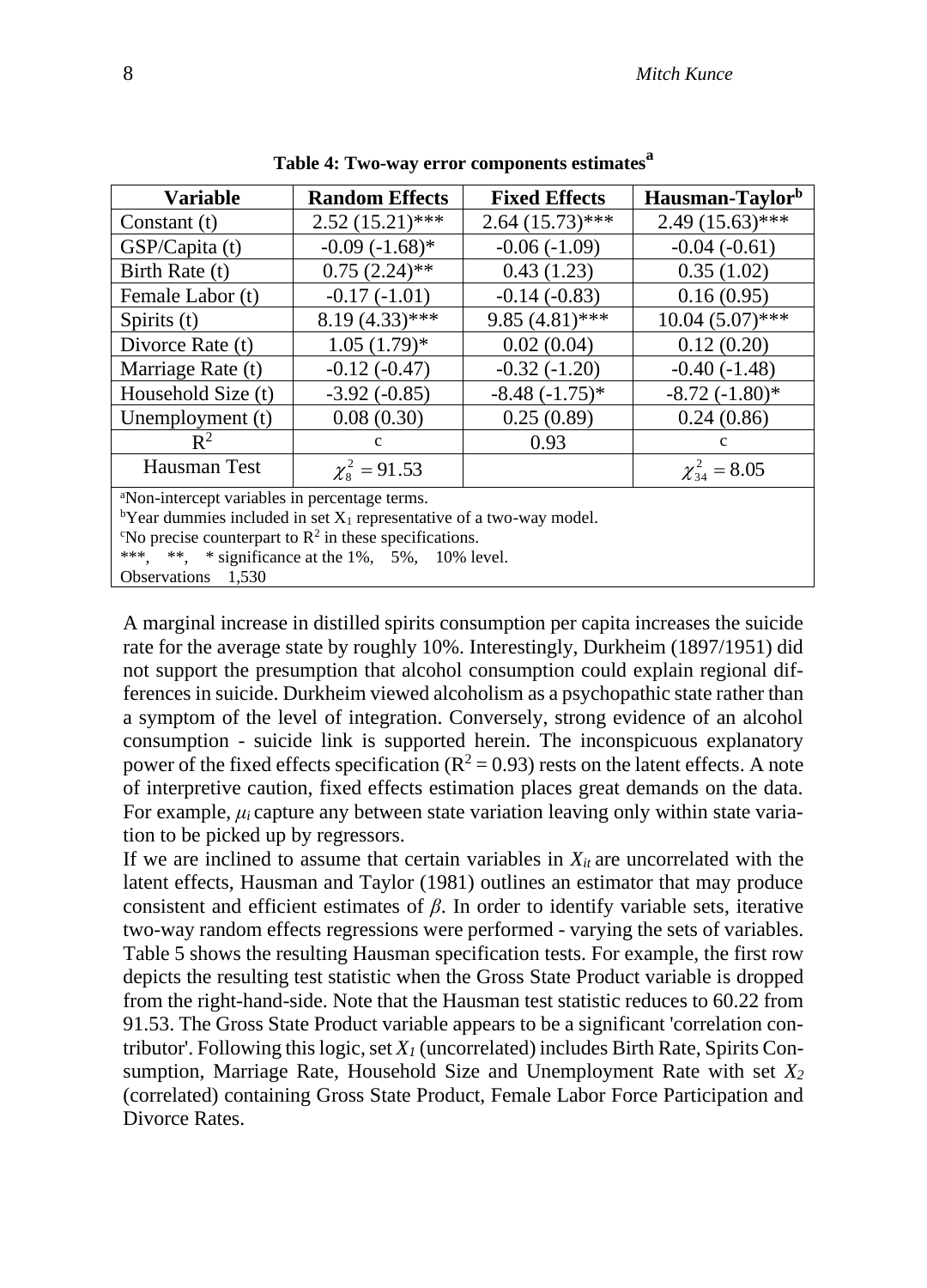|                                     | $\chi^2_7$ |
|-------------------------------------|------------|
| GSP/Capita                          | 60.22      |
| <b>Birth</b>                        | 89.63      |
| <b>Female</b>                       | 77.43      |
| <b>Spirits</b>                      | 88.04      |
| <b>Divorce</b>                      | 30.23      |
| <b>Marriage</b>                     | 88.40      |
| Household                           | 88.81      |
| Unemployment                        | 89.62      |
| *All RHS variables $\chi^2$ = 91.53 |            |

| Table 5: Latent effect correlation tests* |  |  |  |
|-------------------------------------------|--|--|--|
|-------------------------------------------|--|--|--|

With the variable sets identified, *LIMDEP*® Version 11 provides a Hausman-Taylor estimator for the one-way random effects model. In order to estimate a comparable two-way specification,  $T - 1$  time dummies are included in variable set  $X_I$ . Results are presented in the last column of Table 4. Again, only distilled spirits consumption and average household size test significant at any conventional p level. Proportional marginal effect coefficients are also comparable to the fixed effects specification. Interestingly, the significant effect of average household size found herein is fairly analogous to the effect of single occupant households found in Kunce and Anderson (2002).

A Hausman test based on the difference between the HT and FE estimator yields,  $\chi_{34}^2$  = 8.05, which fails to reject the null hypothesis of orthogonality. The HT use of within model instruments appears appropriate and estimates test as unbiased, consistent *and* asymptotically efficient.

# **5. Conclusion**

Despite a wide reaching literature, divergent findings regarding the impact of socioeconomic factors on suicide rates persist. Twenty years ago, Kunce and Anderson (2002) argued that the reasons for the contrariety rests with data aggregation and estimation methodology. In a systematic review of the 'at the time' relevant empirical literature, Rehkopf and Buka (2006) examined 86 publications which accounted for 221 separate analyses. All 221 analyses used aggregated data varying from cities (48 in fact looked at sub-city data) to select countries. Justification of this now conventional approach is that the data are mainly available in the aggregate form. There is a vast literature critical of the use of aggregate data to explain heterogeneous individual behavior (see Stroker 1993 and Holderness 2016 for reviews). Statistical properties and the biases introduced by using aggregated or averaged data have yet to be adequately explained. Additionally, Rehkopf and Buka (2006) found that 87% (192) of the analyses used solely cross-sectional data. Cross-sectional estimation methods are deficient in controlling for grouped or individual-specific effects -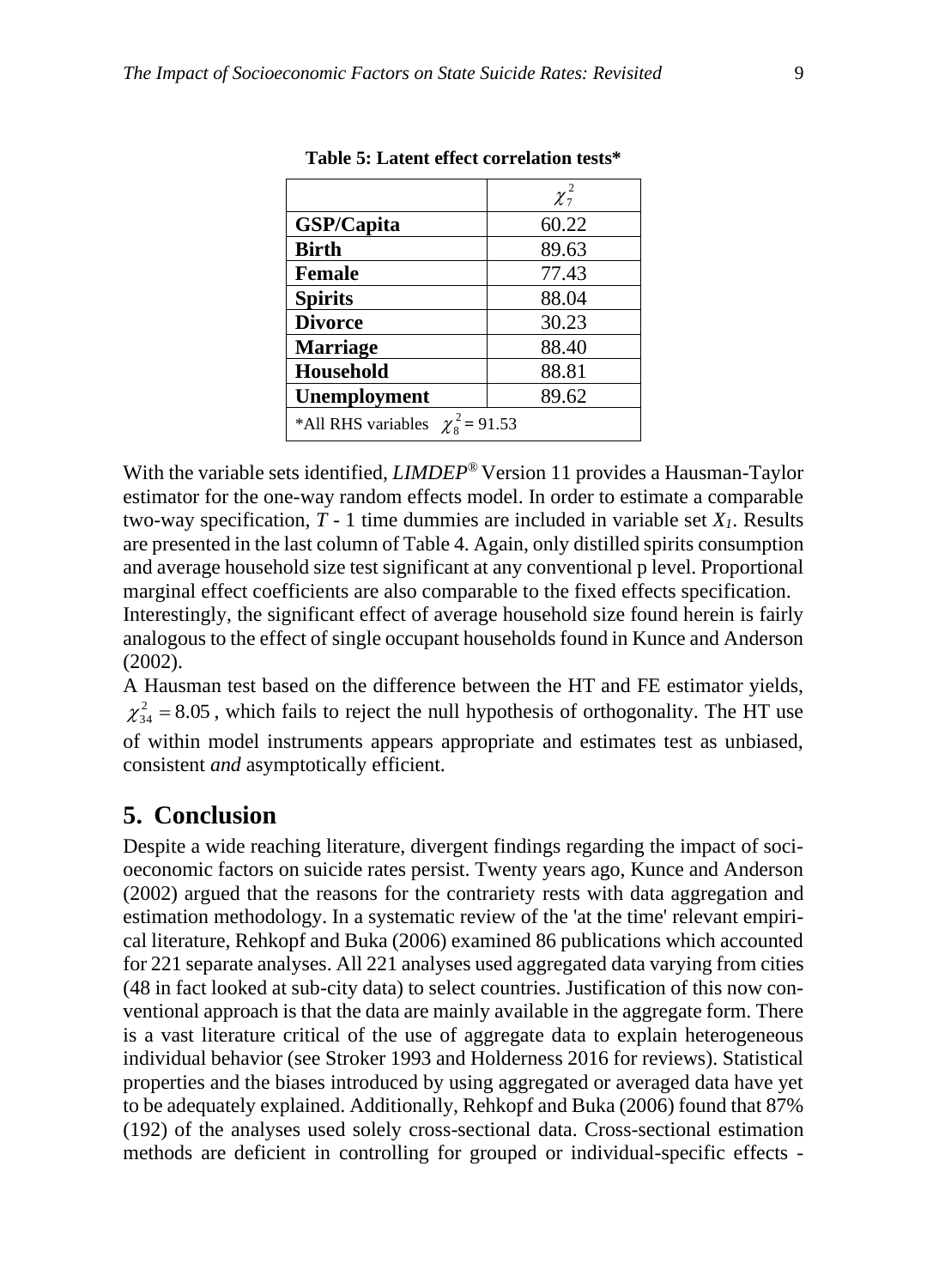possibly unobservable - which may be correlated with other covariates in the specification of a socioeconomic relationship (Kunce and Anderson 2001-2002). As noted above, the spirit of Durkheim's theory centers on two simple tenets:

i. the structure of social relationships shapes the structure of suicide and

ii. integration and regulation are key structural dimensions of social relationships. At the core, societies that foster social relationships and cultivate a strong collective conscience are healthier, and low suicide occurrence is but one piece of the empirical evidence (Mueller et al. 2021). However, a consensus in the literature regarding this one piece of empirical evidence does not exist. Past ecological examinations of these tenets tend to substitute biased aggregate social profiles for individual behavior. When empirical studies are rigorously framed, constructs that involve more than just 'jumbling' (Hood-Williams 1996) the right-hand-side, results remain mixed at best. Figure 1 above shows that suicide rates in the United States are at their highest levels in over three decades. Perhaps David Lester is right, suicidology may indeed be dead (Connolly and Lester 2021).

### **References**

- [1] Durkheim, E. (1897/1951). Suicide: A study in sociology. Glencoe, IL: Free Press.
- [2] Becker, G. (1962). Irrational behavior and economic therory. Journal of Political Economy 70, pp. 1-13.
- [3] Hamermesh, D. and Soss, N. (1974). An economic theory of suicide. Journal of Political Economy 82, pp. 83-98.
- [4] Breault, K. (1995). Was Durkheim right? A critical survey of the empirical literature on Le Suicide. In: D. Lester (Ed.) Celebrating the Centennial of Durkheim's Le Suicide. pp. 35-62. Philadelphia, PA: Charles Press.
- [5] Cutchin, M. and Churchill, R. (1999). Scale, context, and causes of suicide in the United States. Social Sciences Quarterly 80, pp. 97-114.
- [6] Kposowa, A. (2000). Marital status and suicide in the National Longitudinal Mortality Study. Journal of Epidemiology and Community Health 54, pp. 254- 261.
- [7] Cubbin, C., LeClere, F. and Smith, G. (2000). Socio-economic status and the occurrence of fatal and nonfatal injury in United States. American Journal of Public Health 90, pp. 70-77.
- [8] Kunce, M. and Anderson, A. (2002). The impact of socioeconomic factors on state suicide rates: A methodological note. Urban Studies 39(1), pp. 155-162.
- [9] Kushner, H. and Sterk, C. (2005). The limits of social capital: Durkheim, suicide, and social cohesion. American Journal of Public Health 95, pp. 1139- 1143.
- [10] Abrutyn, S. and Mueller, A. (2014). The socioemotional foundations of suicide: A microsociological view of Durkheim's Suicide. Sociological Theory 32(4), pp. 327-351.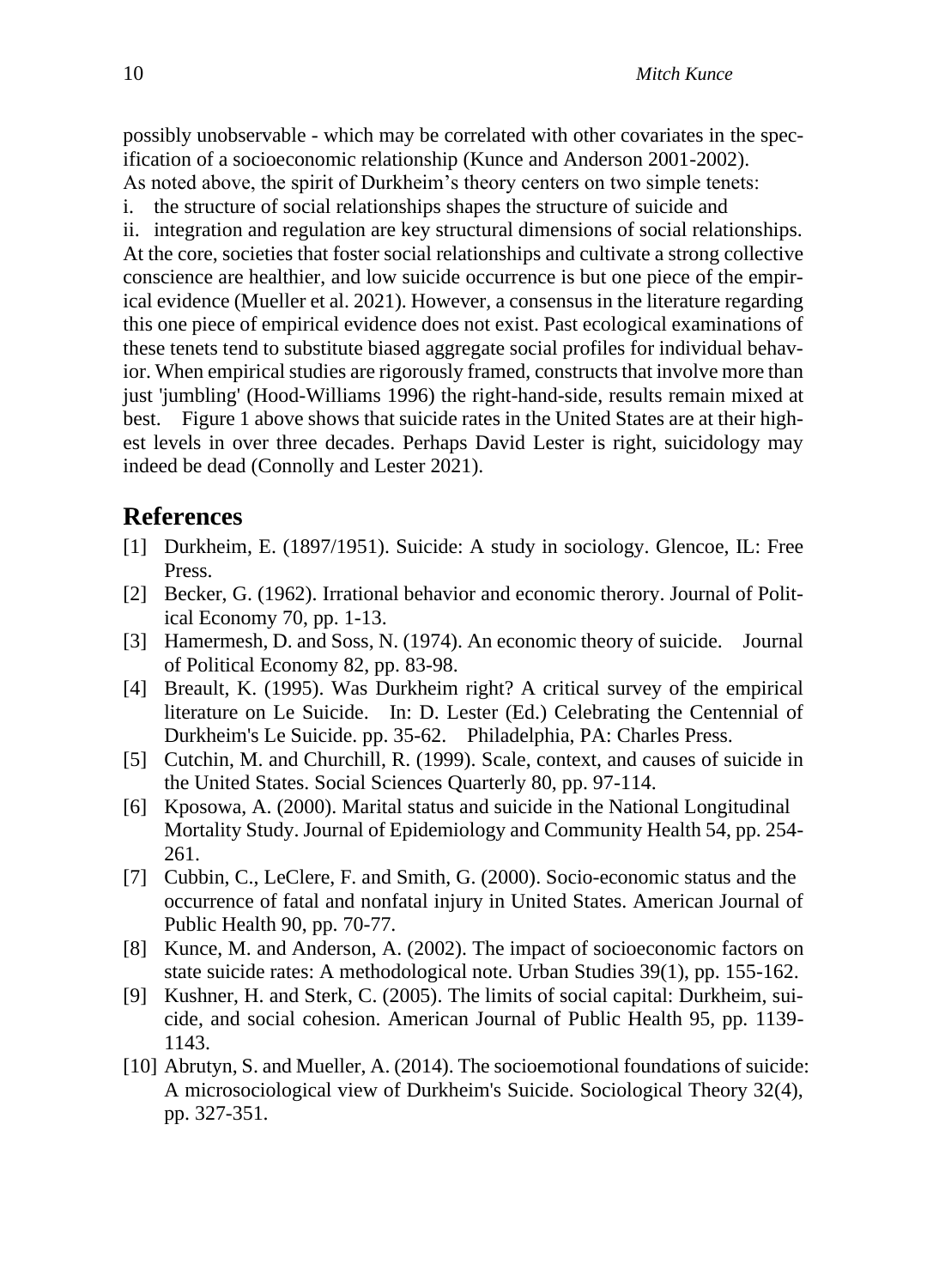- [11] Mueller, A., Abrutyn, S., Pescosolido, B. and Diefendorf, S. (2021). The social roots of suicide: Theorizing how the external social world matters to suicide and suicide prevention. Frontiers in Psychology 12: Paper # 621569.
- [12] Neumayer, E. (2003). Socioeconomic factors and suicide rates at large unit aggregate levels: A comment. Urban Studies 40(13), pp. 2769-2776.
- [13] Yamamura, E. (2010). The different impacts of socio-economic factors on suicide between males and females. Applied Economics Letters 17(10), pp. 1009-1012.
- [14] Hausman, J. and Taylor, W. (1981). Panel data and unobservable individual effects. Econometrica 49(6), pp. 1377-1398.
- [15] Mayol-Garcia, Y., Gurrentz, B. and Kreider, R. (2021). Number, timing, and duration of marriages and divorces. Current Population Report. U.S. Census Bureau.
- [16] U.S. Census Bureau. (2021). Understanding and using American Community Survey (ACS) Public Use Microdata Sample (PUMS) Files: What Data Users Need to Know. U.S. Government Printing Office, Washington, DC.
- [17] National Vital Statistics Reports. (2017). Volume 66, Number 6.
- [18] Lester, D. (2020). Suicide Studies 1(1), pp. 19-36. http://drdavidlester.net.
- [19] Verardi, V. and Wagner, J. (2011) Robust estimation of liner fixed effects panel data models with an application to the exporter productivity premium. Journal of Economics and Statistics 231(4), pp. 546-557.
- [20] Glejser, H. (1969). A new test for heteroscedasticity. Journal of the American Statistical Association (644), pp. 316-323.
- [21] Hausman, J. (1978). Specification tests in econometrics. Econometrica 46(6), pp. 1251-1271.
- [22] Chow, G. (1960). Tests of equality between sets of coefficients in two linear regressions. Econometrica 28, pp. 591-605.
- [23] Rehkopf, D. and Buka, S. (2006). The association between suicide and the socio-economic characteristics of geographical areas: A systematic review. Psychological Medicine 36, pp. 145-157.
- [24] Stroker, T. (1993). Empirical approaches to the problem of aggregation over individuals. Journal of Economic Literature 31, pp. 1827-1874.
- [25] Holderness, C. (2016). Problems using aggregate data to infer individual behavior: Evidence from law, finance, and ownership concentration. Critical Finance Review  $5(1)$ , pp. 1-40.
- [26] Kunce, M. and Anderson, A. (2001-2002). A natural rate of suicide for the U.S., revisited. Omega, Journal of Death and Dying 44(3), pp. 215-222.
- [27] Hood-Williams, J. (1996). Studying suicide. Health and Place 2, pp. 167-177.
- [28] Connolly, J. and Lester, D. (2021). Interviews with suicidologists. 4, p. 17. http://drdavidlester.net.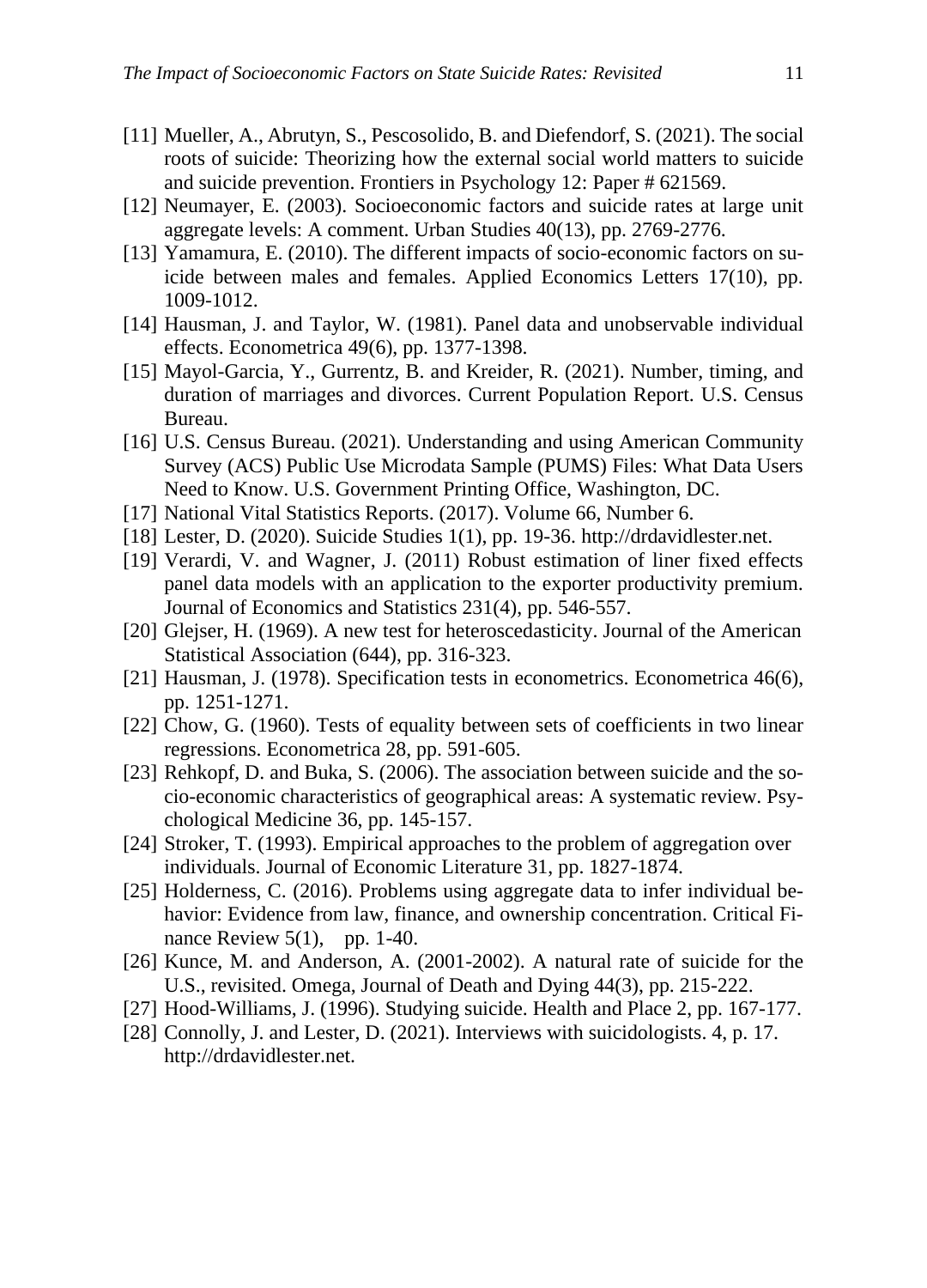| Appendix A |  |
|------------|--|
|            |  |

**Table A1: 2019 crude and age-standardized suicide rates per 100,000 population**

|                 | <b>Suicides</b> | <b>Population</b> | <b>Crude</b> | <b>Age-Standardized</b> |
|-----------------|-----------------|-------------------|--------------|-------------------------|
|                 |                 |                   | Rate         | Rate                    |
| Alabama         | 804             | 4,903,185         | 16.4         | 16.3                    |
| Alaska          | 210             | 731,545           | 28.7         | 28.5                    |
| Arizona         | 1,419           | 7,278,717         | 19.5         | 18.7                    |
| Arkansas        | 548             | 3,017,804         | 18.2         | 18.0                    |
| California      | 4,436           | 39,512,223        | 11.2         | 10.7                    |
| Colorado        | 1,312           | 5,758,736         | 22.8         | 22.1                    |
| Connecticut     | 435             | 3,565,287         | 12.2         | 11.4                    |
| Delaware        | 111             | 973,764           | 11.4         | 11.3                    |
| DC              | 44              | 705,749           | 6.2          | 6.2                     |
| Florida         | 3,465           | 21,477,737        | 16.1         | 14.5                    |
| Georgia         | 1,585           | 10,617,423        | 14.9         | 14.6                    |
| Hawaii          | 224             | 1,415,872         | 15.8         | 15.5                    |
| Idaho           | 365             | 1,787,065         | 20.4         | 20.4                    |
| <b>Illinois</b> | 1,439           | 12,671,821        | 11.4         | 10.9                    |
| Indiana         | 972             | 6,732,219         | 14.4         | 14.2                    |
| Iowa            | 528             | 3,155,070         | 16.7         | 16.7                    |
| Kansas          | 523             | 2,913,314         | 18.0         | 18.2                    |
| Kentucky        | 756             | 4,467,673         | 16.9         | 16.5                    |
| Louisiana       | 704             | 4,648,794         | 15.1         | 15.0                    |
| Maine           | 276             | 1,344,212         | 20.5         | 19.4                    |
| Maryland        | 657             | 6,045,680         | 10.9         | 10.3                    |
| Massachusetts   | 647             | 6,892,503         | 9.4          | 8.7                     |
| Michigan        | 1,472           | 9,986,857         | 14.7         | 14.3                    |
| Minnesota       | 830             | 5,639,632         | 14.7         | 14.4                    |
| Mississippi     | 436             | 2,976,149         | 14.6         | 14.4                    |
| Missouri        | 1,141           | 6,137,428         | 18.6         | 18.2                    |
| Montana         | 289             | 1,068,778         | 27.0         | 26.2                    |
| Nebraska        | 309             | 1,934,408         | 16.0         | 16.1                    |
| Nevada          | 642             | 3,080,156         | 20.8         | 19.8                    |
| New Hampshire   | 255             | 1,359,711         | 18.8         | 17.5                    |
| New Jersey      | 762             | 8,882,190         | 8.6          | 8.0                     |
| New Mexico      | 513             | 2,096,829         | 24.5         | 24.0                    |
| New York        | 1,705           | 19,453,561        | 8.8          | 8.3                     |
| North Carolina  | 1,358           | 10,488,084        | 12.9         | 12.5                    |
| North Dakota    | 136             | 762,062           | 17.8         | 18.1                    |
| Ohio            | 1,806           | 11,689,100        | 15.5         | 15.1                    |
| Oklahoma        | 816             | 3,956,971         | 20.6         | 20.5                    |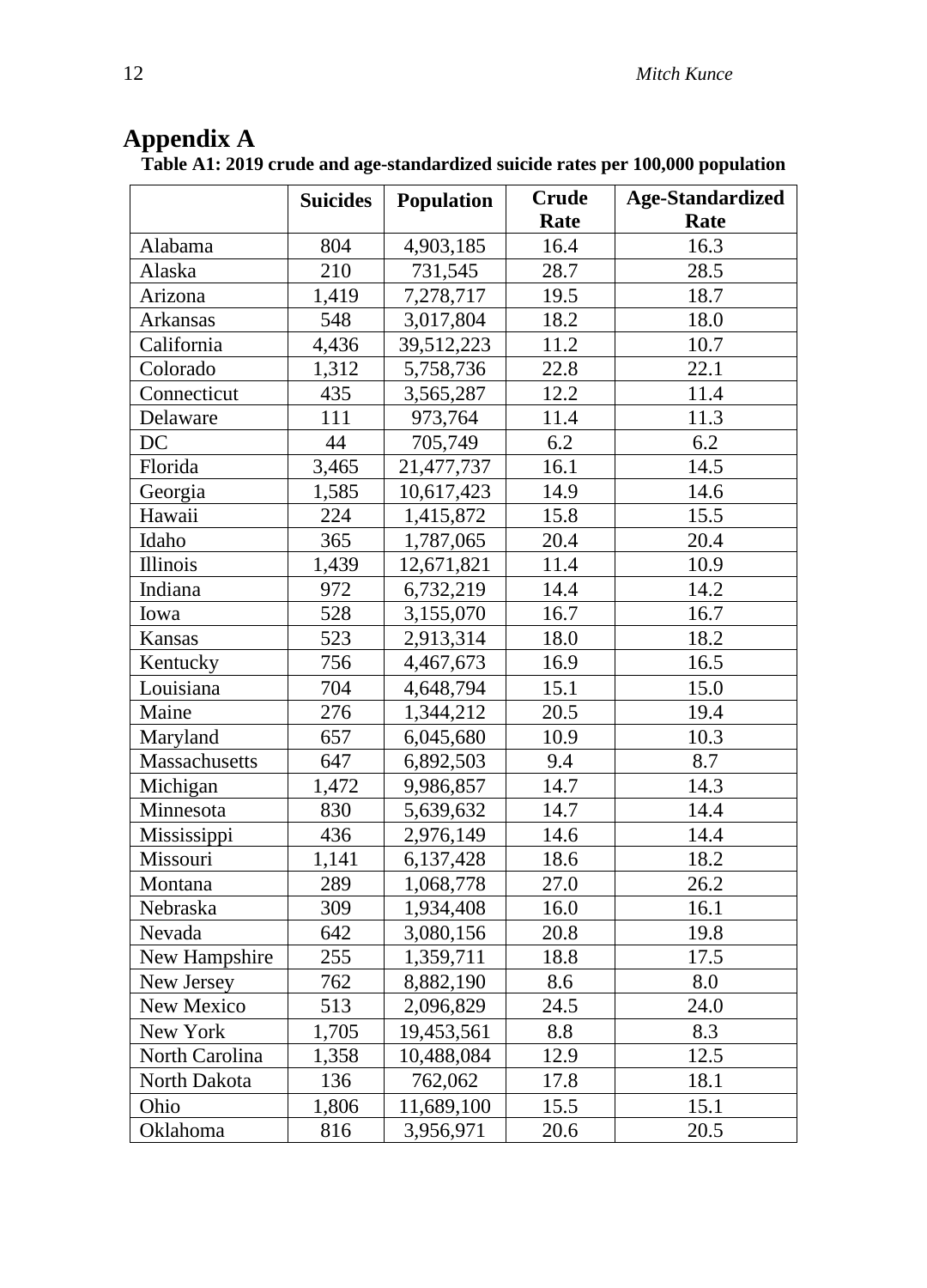| Oregon               | 906    | 4,217,737   | 21.5 | 20.4 |
|----------------------|--------|-------------|------|------|
| Pennsylvania         | 1,896  | 12,801,989  | 14.8 | 14.1 |
| Rhode Island         | 123    | 1,059,361   | 11.6 | 10.7 |
| South Carolina       | 852    | 5,148,714   | 16.5 | 16.2 |
| South Dakota         | 182    | 884,659     | 20.6 | 20.9 |
| Tennessee            | 1,219  | 6,829,174   | 17.8 | 17.2 |
| Texas                | 3,891  | 28,995,881  | 13.4 | 13.4 |
| Utah                 | 654    | 3,205,958   | 20.4 | 21.2 |
| Vermont              | 110    | 623,989     | 17.6 | 16.0 |
| Virginia             | 1,140  | 8,535,519   | 13.4 | 12.8 |
| Washington           | 1,263  | 7,614,893   | 16.6 | 15.9 |
| West Virginia        | 330    | 1,792,147   | 18.4 | 18.5 |
| Wisconsin            | 845    | 5,822,434   | 14.5 | 14.0 |
| Wyoming              | 170    | 578,759     | 29.4 | 29.3 |
| <b>United States</b> | 47,511 | 328,239,523 | 14.5 | 13.9 |

**Table A2: Age-standardized 2000 weights**

|                     | <b>Population</b> | 2000 $P_{sj}/P_s$ |
|---------------------|-------------------|-------------------|
| Under 1 year        | 3,794,901         | 1.382%            |
| $1-4$ years         | 15,191,619        | 5.532%            |
| 5-14 years          | 39,976,619        | 14.556%           |
| 15-24 years         | 38,076,743        | 13.865%           |
| $25-34$ years       | 37, 233, 437      | 13.557%           |
| 35-44 years         | 44,659,185        | 16.261%           |
| 45-54 years         | 37,030,152        | 13.483%           |
| 55-64 years         | 23,961,506        | 8.725%            |
| $65-74$ years       | 18,135,514        | 6.604%            |
| 75-84 years         | 12,314,793        | 4.484%            |
| $85 + \text{years}$ | 4,259,173         | 1.551%            |
| All ages            | 274,633,642       |                   |